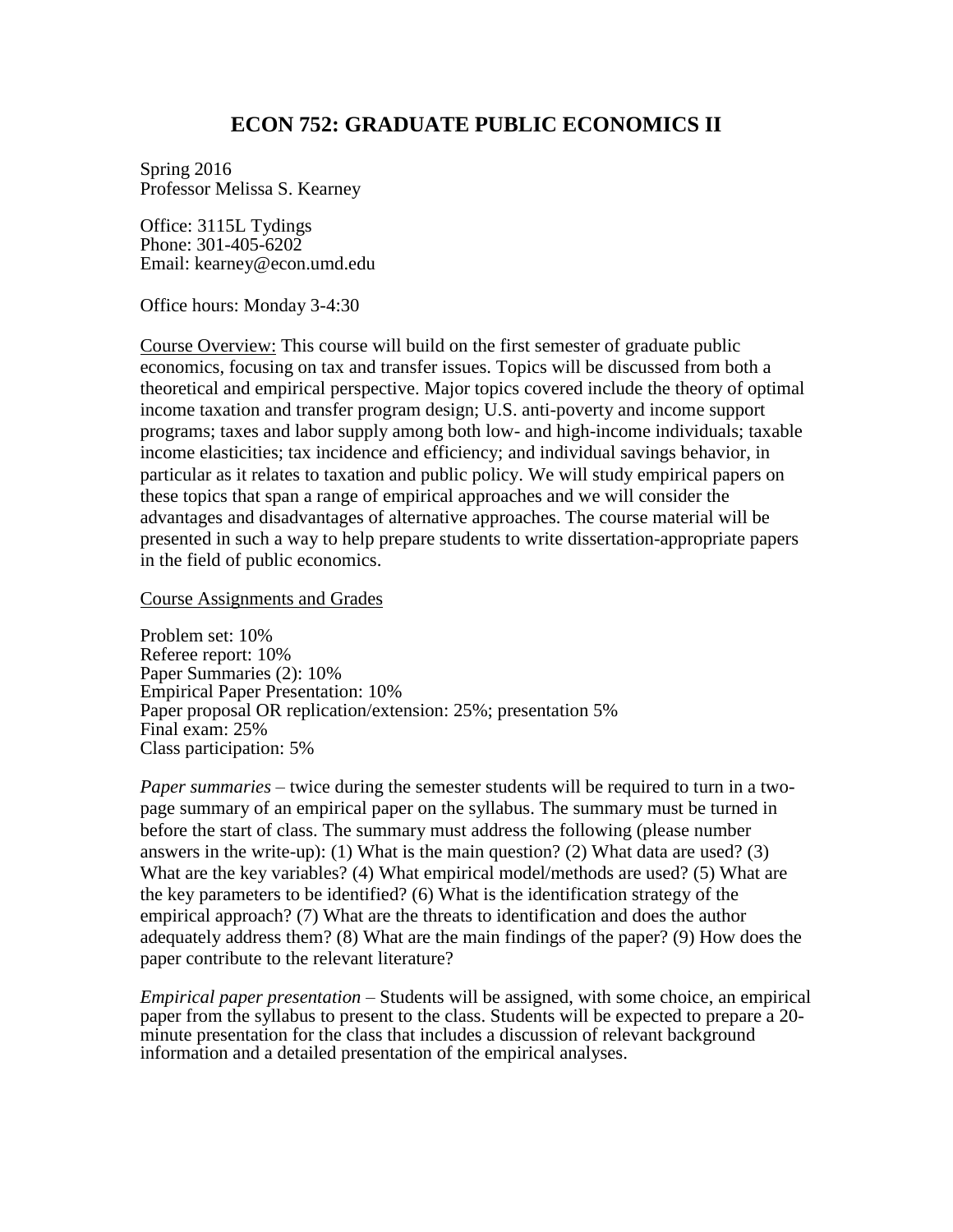*Referee report –* The referee report is a critical assessment of an unpublished paper that I will provide to students to review. This report should be no longer than 5 pages and typically is 2-3 single spaced pages. The report should (1) assess the paper's contribution to the relevant literature; (2) discuss key weaknesses of the paper; and (3) make suggestions for improvement.

*Paper replication or proposal* – Students will be required to replicate and extend a published empirical paper in economics (chosen in consultation with the professor) OR develop a proposal for a paper that can lead to a completed paper in the field. The primary purpose of this assignment is to help prepare students to do dissertation-style research in the field of public economics.

There are three deliverables: (1) a one-page proposal/replication description that students will informally discuss in class; (2) a written paper/proposal of approximately 12-15 pages; and (3) 30-minute in-class presentation of the paper proposal/replication at the end of the semester.

\* Suspected violations of the University Honor Code will be reported immediately to the Office of Judicial Programs, http://www.jpo.umd.edu/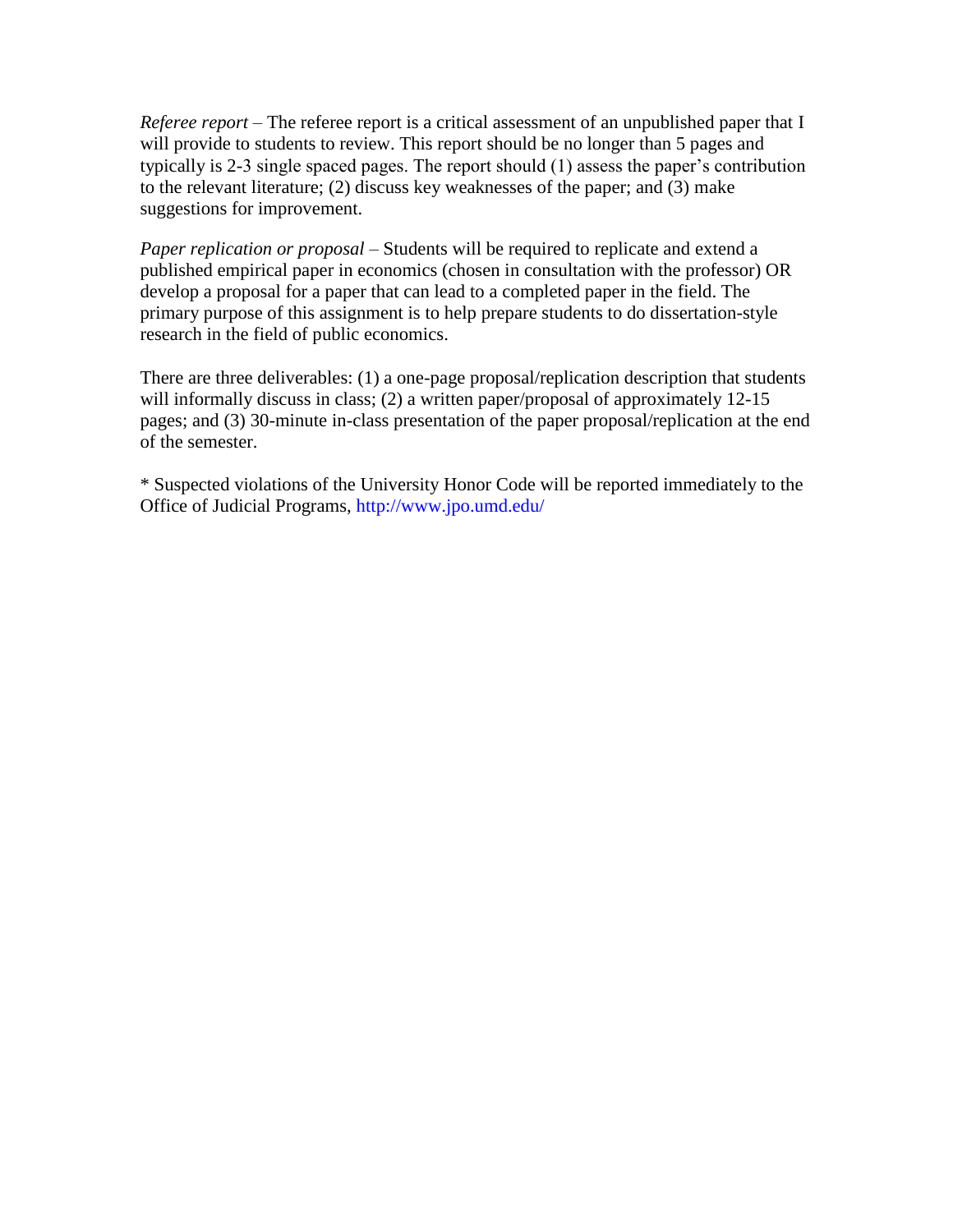# **Course Schedule**

|         | Topic                                                                                                                                          |                           | Tentative dates       |                                                     |
|---------|------------------------------------------------------------------------------------------------------------------------------------------------|---------------------------|-----------------------|-----------------------------------------------------|
| Part I  | Intro to Course and Subject<br>Poverty and Inequality in the U.S.                                                                              | 1 class<br>$\overline{2}$ | 1/26<br>$1/28 - 2/18$ |                                                     |
| Part 2  | Income Support Programs: Efficiency and Optimality                                                                                             | $\overline{2}$            |                       |                                                     |
| Part 3  | Anti-Poverty Programs in the U.S.<br>(student presentations of empirical papers)                                                               | 3                         |                       |                                                     |
| Part 4  | Earned Income Tax Credit: Taxes and Labor Supply<br>among Low-Income Individuals                                                               | 2                         |                       | Paper<br>Summary<br>Due 2/23                        |
| Part 5  | Forms of taxation in the U.S.                                                                                                                  | 1                         | $2/23 - 3/10$         | PSet 1 due<br>3/2                                   |
| Part 6  | Theory of optimal income taxation                                                                                                              | 1                         |                       |                                                     |
| Part 7  | Income Taxation and Labor Supply among Higher<br>Income Individuals                                                                            | 3                         |                       |                                                     |
| Part 8  | <b>Taxable Income Elasticities</b>                                                                                                             | $\mathbf{1}$              | (3/15, 3/17)          | <b>SPRING</b><br><b>BREAK</b>                       |
|         | Discuss student paper proposal ideas                                                                                                           | 1                         | $3/22 - 3/24$         | Replication/<br>Proposal<br>description<br>due 3/24 |
| Part 9  | Tax Incidence and efficiency                                                                                                                   | $\overline{4}$            | $3/29 - 4/7$          |                                                     |
|         | A. Theory<br><b>B.</b> Empirical applications<br>C. Mandated Benefits                                                                          |                           |                       | Referee<br>report due<br>4/7                        |
| Part 10 | Savings<br>A. Facts about savings behavior in the U.S.<br>B. Models of saving<br>C. Targeted tax subsidies to saving<br>D. Behavioral insights | $\overline{4}$            | $4/12 - 4/26$         | Paper<br>Summary<br>Due 4/26                        |
|         | Student presentations and discussions of paper<br>proposals                                                                                    | $\overline{2}$            | $4/28 - 5/10$         | Proposals<br>due $5/15$                             |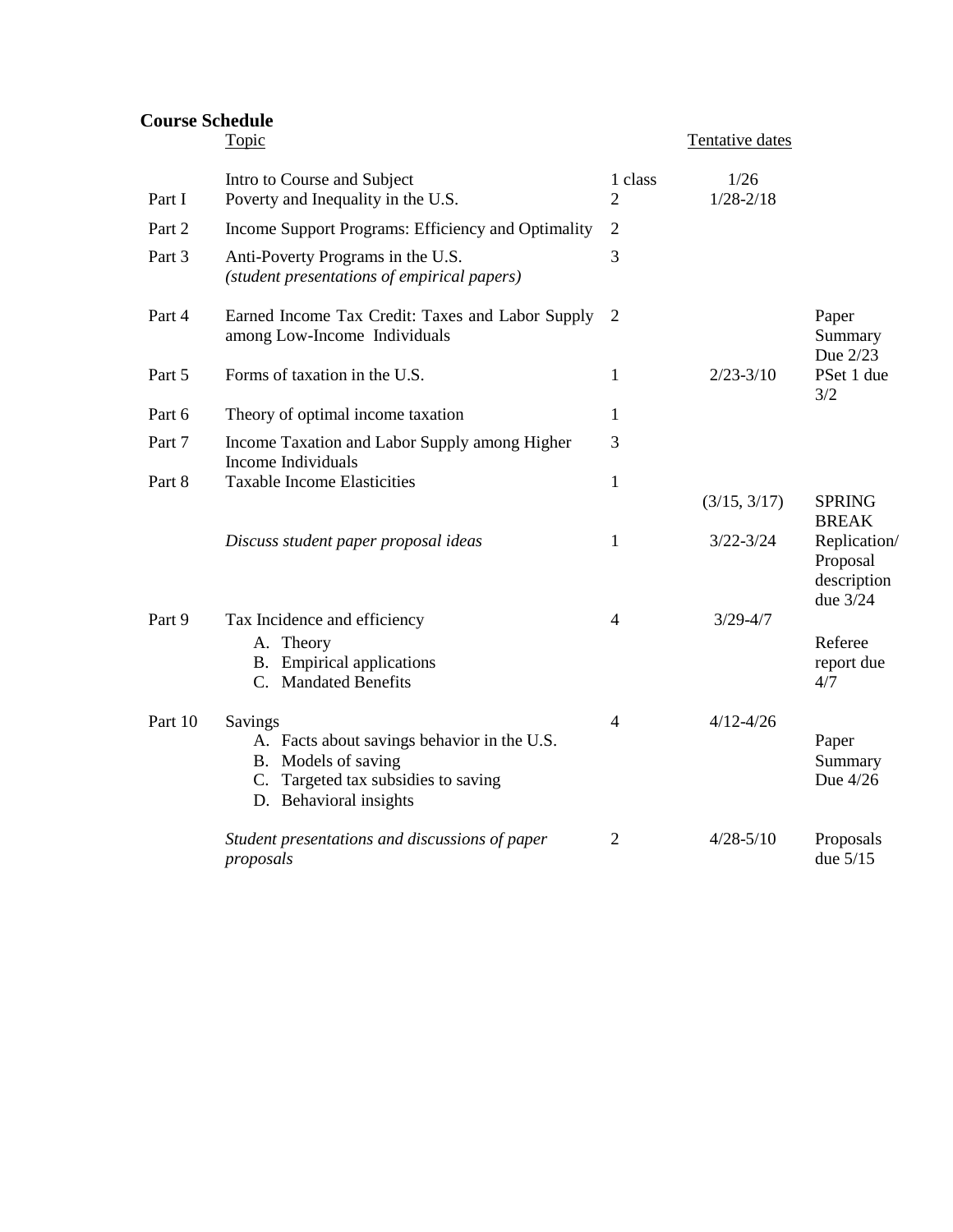# **Readings**

### **Bold: required reading**

### *General Reference –*

A. Auerbach and M. Feldstein, eds., *Handbook of Public Economics*, 4 Volumes, Amsterdam: North Holland, 1985, 1987, 2002, and 2003

### *Three popular undergraduate textbooks -*

J. Gruber, *Public Finance and Public Policies*, 4th edition, Worth Publishers, 2012.

H. Rosen, *Public Finance*, 7<sup>th</sup> edition, McGraw Hill, 2005.

*References for applied econometrics methods used in this course*

A. Angrist and J.S. Pischke, *Mostly Harmless Econometrics*. Princeton University Press, 2008.

# **PART I. POVERTY, INEQUALITY, AND SOCIAL MOBILITY IN THE U.S.**

Autor, David H., Lawrence F. Katz, and Melissa S. Kearney (2008). "Trends in U.S. Wage Inequality: Revising the Revisionists." Review of Economics and Statistics, 90(2), 300-323.

**Chetty, Raj, Nathaniel Hendren, Patrick Kline, and Emmanuel Saez (2014a). "Where is the Land of Opportunity? The Geography of Intergenerational Mobility in the United States."** *Quarterly Journal of Economics* **129(4): 1553-1623, 2014.**

Chetty, Raj, Nathaniel Hendren, Patrick Kline, and Emmanuel Saez (2014b). Is the United States Still a Land of Opportunity? Recent Trends in Intergenerational Mobility American Economic Review Papers & Proceedings 104(5): 141–147, 2014.

Corak, Miles (2013). "Income Inequality, Equality of Opportunity, and Intergenerational Mobility." Journal of Economic Perspectives, 27(3): 79-102.

Duncan, Greg J., and Richard J. Murnane (2011). "Introduction: The American Dream, Then and Now," In Greg J. Duncan and Richard J. Murnane (eds.), Whither Opportunity? Rising Inequality, Schools, and Children's Life Chances. New York: Russell Sage Foundation.

## **Kearney, Melissa S. and Phillip B. Levine (2014b). "Income Inequality, Social Mobility, and the Decision to Drop Out of High School."** *Brookings Papers on Economic Activity***, March 2016.**

Kearney, Melissa S. and Phillip Levine. "Income Inequality and Early, Non-Marital Childbearing," *Journal of Human Resources* 49, winter 2014: 1-31.

## **PART 2: INCOME SUPPORT PROGRAMS: EFFICIENCY AND OPTIMALITY**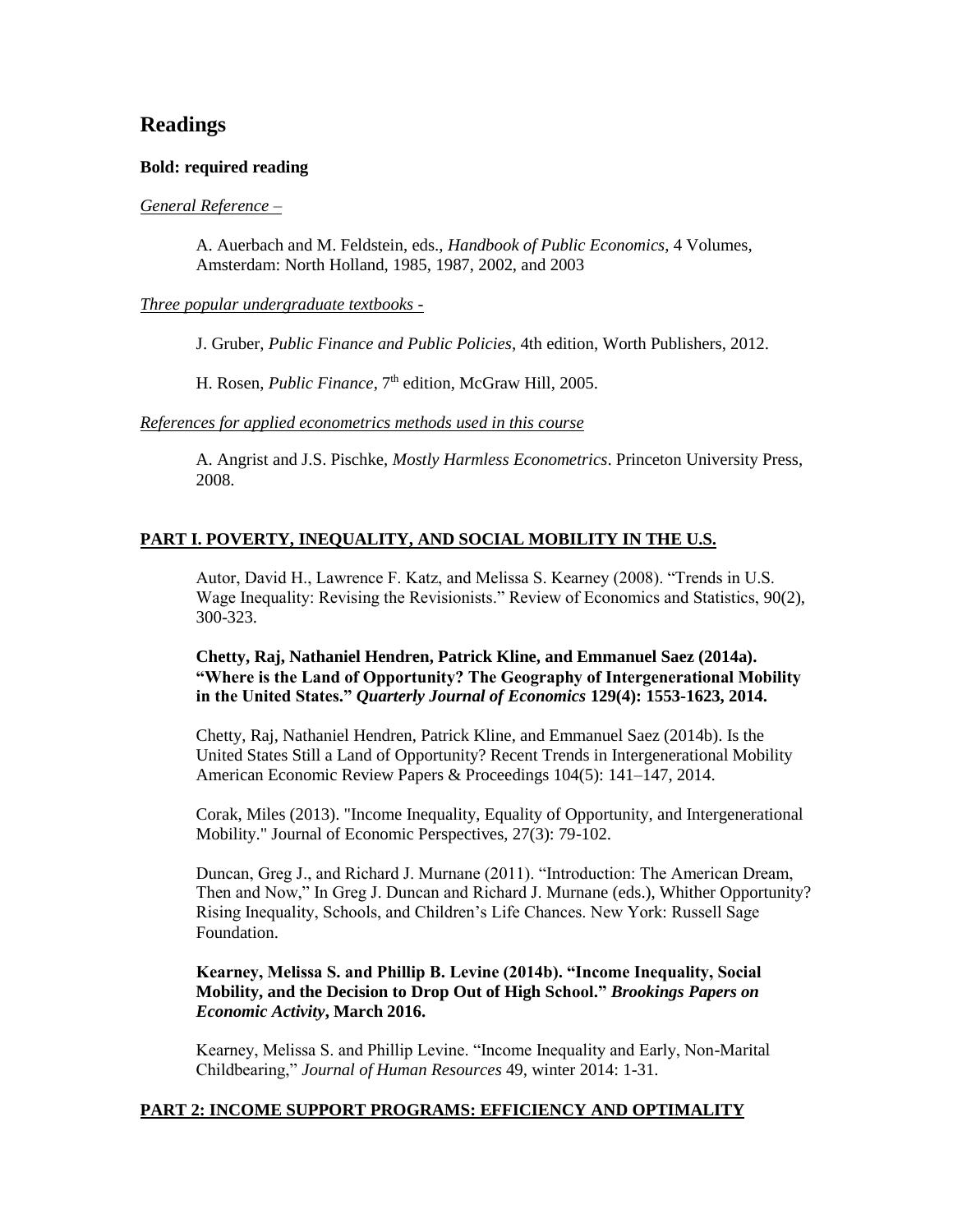# **Akerlof, George (1978). [The Economics of `Tagging' as Applied to the Optimal](http://links.jstor.org/sici?sici=0002-8282%28197803%2968%3A1%3C8%3ATEO%22AA%3E2.0.CO%3B2-W)  [Income Tax, Welfare Programs, and Manpower Planning,](http://links.jstor.org/sici?sici=0002-8282%28197803%2968%3A1%3C8%3ATEO%22AA%3E2.0.CO%3B2-W)** *The American Economic Review***, v68, n1, March, pp. 8-19.**

Bertrand, Marrianne, Sendil Mullainathan, and Eldar Shafir. 2004. "A Behavioral-Economics View of Poverty." *American Economic Review Papers and Proceedings*, May 2004, 419-423.

Besley, Timothy and Stephen Coate. [Workfare versus Welfare: Incentive Arguments for](http://links.jstor.org/sici?sici=0002-8282%28199203%2982%3A1%3C249%3AWVWIAF%3E2.0.CO%3B2-A)  [Work Requirements in Poverty-Alleviation Programs,](http://links.jstor.org/sici?sici=0002-8282%28199203%2982%3A1%3C249%3AWVWIAF%3E2.0.CO%3B2-A) *The American Economic Review*, Vol. 82, No. 1, March, pp. 249-261.

**E. Saez, "Optimal Income Transfer Programs: Intensive Versus Extensive Labor Supply Responses**", **Quarterly Journal of Economics 117 (2002), 1039-1073.** 

**A. Nichols and R. Zeckhauser, "Targeting Transfers Through Restrictions on Recipients," American Economic Review 72 (May 1982), 372-377.**

### **PART 3: ANTI-POVERTY PROGRAMS IN THE U.S.**

## **1. Cash Transfers**

Ashenfelter, Orley and Mark W. Plant. 1990. "Nonparametric Estimates of the Labor-Supply Effects of Negative Income Tax Programs," *Journal of Labor Economics*  (January)*.*

**Bitler, Marriane, Jonah Gelbach and Hilary Hoynes. "What Mean Impacts Miss: Distribution Effects of Welfare Reform Experiments."** *American Economic Review***, September 2006.**

**Deshpande, Manasi. 2015. "The Effect of Disability Payments on Household Earnings and Income: Evidence from the Supplemental Security Income Children's Program." Forthcoming,** *Review of Economics and Statistics***.**

**Deshpande, Manasi. 2016. "Does Welfare Inhibit Success? The Long-Term Effects of Removing Low- Income Youth from Disability Insurance." Forthcoming**  *American Economic Review.*

Duggan, Mark, Melissa S. Kearney, and Stephanie Rennane. 2016. ["The Supplemental](http://www.nber.org/chapters/c13487)  [Security Income Program,](http://www.nber.org/chapters/c13487)" in ed. Robert A. Moffitt, *Economics of Means-Tested Transfer Programs in the U.S.*

Hotz, V. J., C. Mullin, and J.K. Scholz, "Welfare, Employment and Income: Evidence on the Effects of Benefit Reductions in California," *American Economic Review*, 92(2), May 2002, pp. 380-384.

Moffitt, Robert. (2003) "The Negative Income Tax and the Evolution of U.S. Welfare Policy," *Journal of Economic Perspectives* 17(3), pp. 119-131.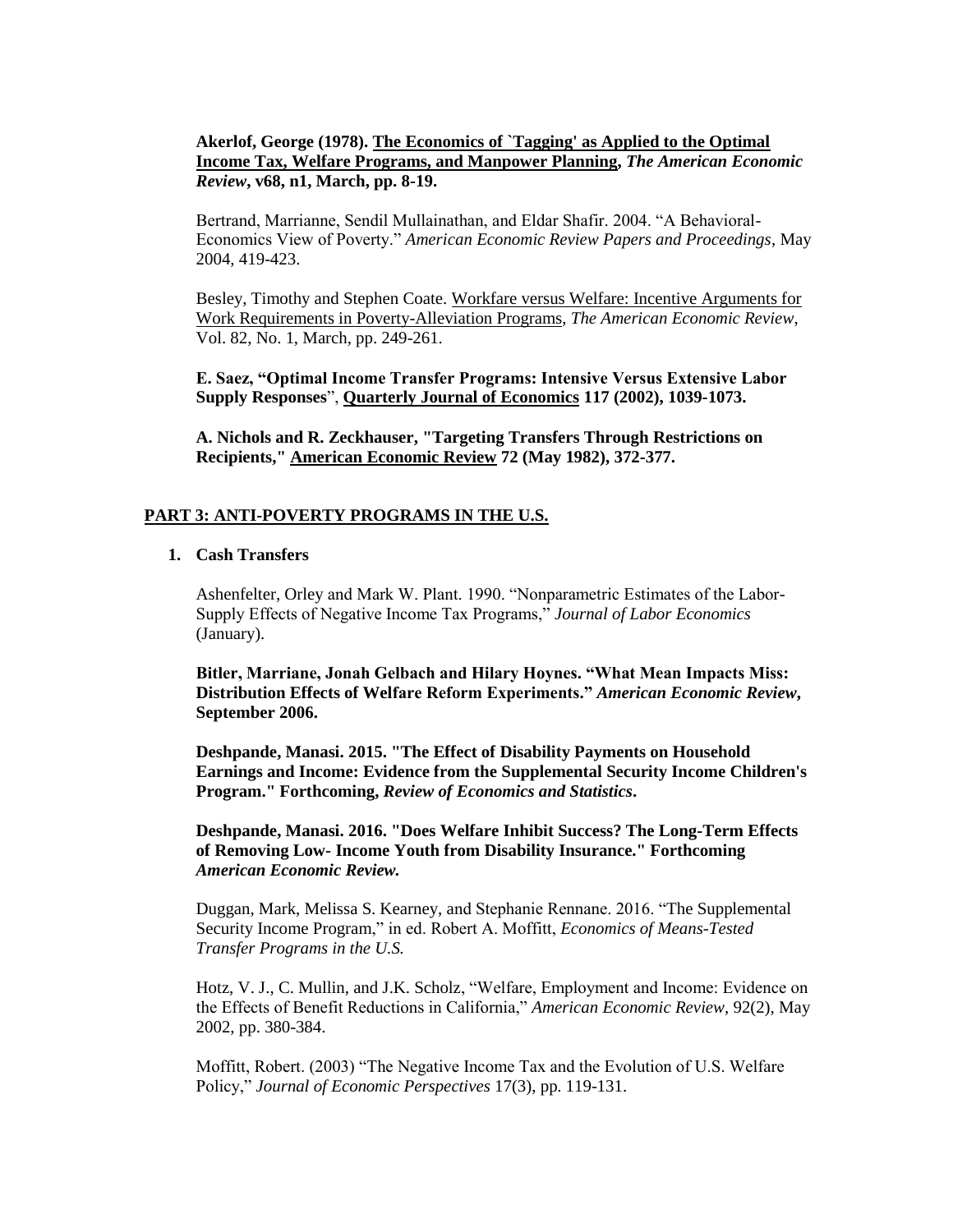Moffitt, Robert. 2003. "Welfare Programs and Labor Supply," in A. Auerbach and M. Feldstein, Handbook of Public Economics, Volume 4, Chapter 34, Amsterdam: North Holland; or NBER Working Paper 9168 September 2002.

Grogger, Jeffrey, Lynn A. Karoly, Jacob Alex Klerman, *Consequences of Welfare Reform: A Research Synthesis,* RAND/DRU-2676-DHHS, 2002, 331 pp., no charge.

### **Meyer, B. and J. Sullivan, "The Effects of Welfare and Tax Reform: The Material Well-Being of Single Mothers in the 1980s and 1990s,"** *Journal of Public Economics* **88, 2004, 1387-1420.**

Meyer, B. and J. Sullivan. "Consumption, Income, and Material Well-Being after Welfare Reform" NBER Working paper 11976. January 2006*.*

Moffitt, Robert and John Karl Scholz, 2009. ["Trends in the Level and](http://www.nber.org/chapters/c11969) Distribution of [Income Support,](http://www.nber.org/chapters/c11969)" in NBER book *[Tax Policy and the Economy](http://www.nber.org/books/brow09-1)*, Volume 24.

Okun, Arthur. [Equality and Efficiency: The Big Tradeoff.](http://www.amazon.com/Equality-Efficiency-The-Big-Tradeoff/dp/0815764758) The Brookings Institution: 1975.

Schmidt, Lucie, and Purvi Sevak. 2004. "AFDC, SSI, and Welfare Reform Aggressiveness: Caseload Reductions versus Caseload Shifting." *Journal of Human Resources* 39(3): 792-812.

#### **2. In-Kind Programs**

Almond, D., H. Hoynes, and D. W. Schanzenbach. 2011. ["Inside the war on poverty: The](http://www.mitpressjournals.org/doi/abs/10.1162/REST_a_00089)  [impact of food stamps on birth outcomes.](http://www.mitpressjournals.org/doi/abs/10.1162/REST_a_00089)" *Review of Economics and Statistics* 93(2): 387–404.

Brown, David, Amanda Kowalski, Itahai Lurie, "Medicaid as an Investment in Children: What is the Long-Term Impact on Tax Receipts," NBER Working Paper 20835, Jan 2015.

Buchmueller, Thomas, John Ham, and Lara Shore-Sheppard, "The Medicaid Program," in ed. Robert Moffitt, *Economics of Means-Tested Transfer Programs in the United States*", Spring 2016.

**Hoynes, Hilary W and Diane Whitmore Schanzenbach, "Consumption Responses to In-Kind Transfers: Evidence from the Introduction of the Food Stamp Program,**  *American Economic Journal: Applied Economics***, 2009, 1:4, 109-139. -** *Student present*

**Jacob, Brian and Jens Ludwig, "The Effects of Housing Assistance on Labor Supply: Evidence from a Voucher Lottery,"** *American Economic Review***, 102(1): 272-304.** 

**-** *Student present*

**Kling JR, Liebman JB, Katz LF. [Experimental Analysis of Neighborhood Effects.](http://scholar.harvard.edu/lkatz/publications/experimental-analysis-neighborhood-effects) Econometrica. 2007; 75(1):83-119.**

**-** *Student present*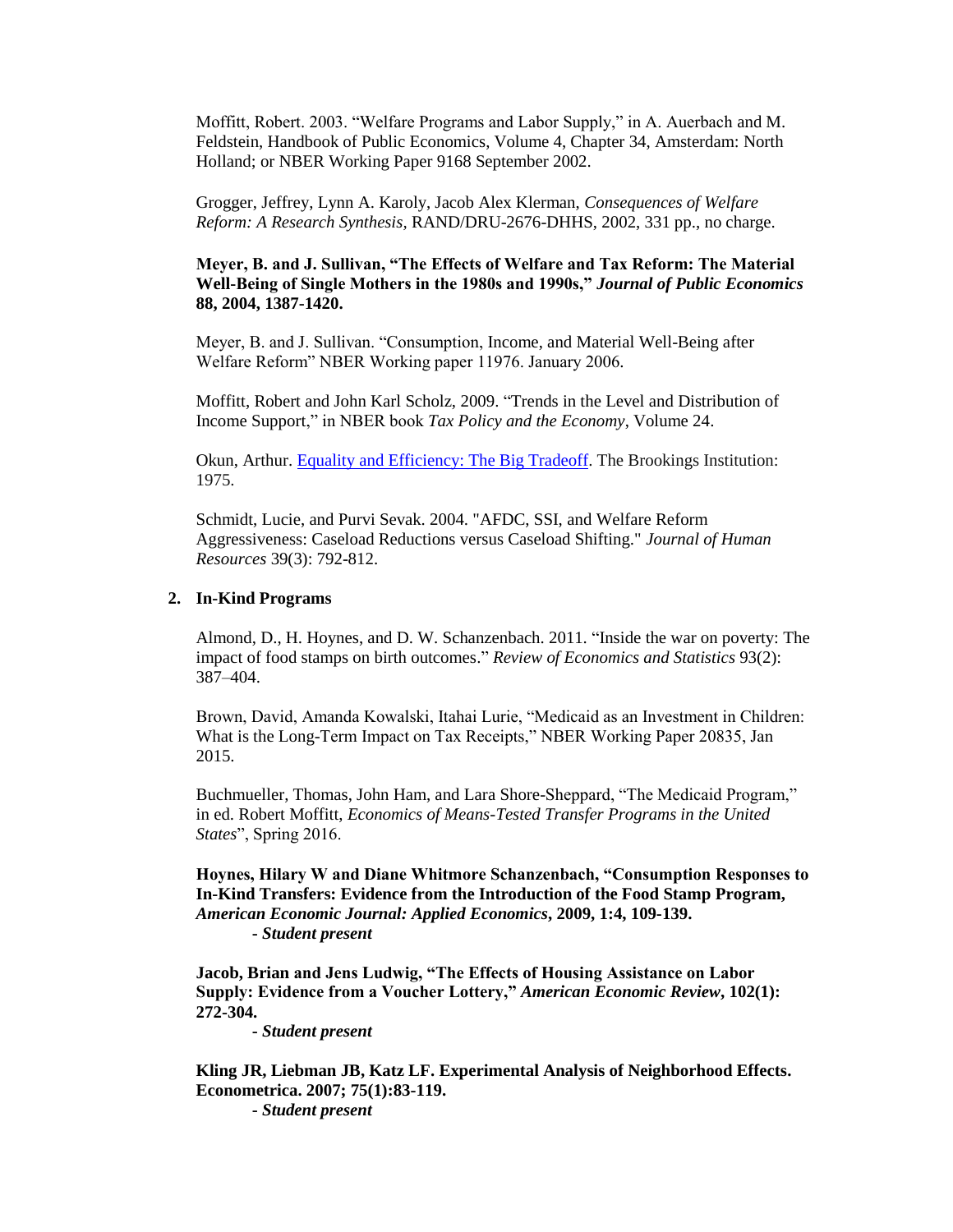# **Chetty, Raj, Nathan Hendren, and Lawrence Katz, "The Effects of Exposure to Better Neighborhoods on Children: New Evidence from the Moving to Opportunity Experiment", forthcoming** *American Economic Review***.**

*- Paper summary*

Kearney, Melissa S. and Phillip Levine. "Subsidized Contraception, Fertility, and Sexual Behavior," Review of Economics and Statistics 91(1), October 2010: 137.

# **Ludwig, Jens and Douglas L Miller, 2007. ["Does Head Start Improve Children's](http://ideas.repec.org/a/tpr/qjecon/v122y2007i1p159-208.html)  [Life Chances? Evidence from a Regression Discontinuity Design,"](http://ideas.repec.org/a/tpr/qjecon/v122y2007i1p159-208.html)** *The Quarterly Journal of Economics,* **MIT Press, vol. 122(1), pages 159-208, 02. -** *Student present*

Rossin-Slater, Maya. 2013. "WIC in Your Neighborhood: New Evidence on the Impacts of Geographic Access to Clinics" "WIC in Your Neighborhood: New Evidence on the Impacts of Geographic Access to Clinics," *Journal of Public Economics* 102: 51-69.

Brown, David, Amanda Kowalski, and Itahi Lurie. "Medicaid as an Investment in Children: What is the Long-Term Impact on Tax Receipts?" [NBER Working Paper](http://www.econ.yale.edu/~ak669/medicaid.latest.draft.pdf)  [20835.](http://www.econ.yale.edu/~ak669/medicaid.latest.draft.pdf) Latest Version: January 2015. *Revise & resubmit, American Economic Review.*

Wherry, Laura, Sarah Miller, Robert Kaestner, and Bruce Meyer, "Childhood Medicaid Coverage and Later Life Health Care Utilization," NBER wp 20929, February 2015.

### **PART 4: THE EARNED INCOME TAX CREDIT (EITC)**

**N. Eissa and H. Hoynes. 2004. "The Earned Income Tax Credit and the Labor Supply of Married Couples",** *Journal of Public Economics***, Volume 88, Issues 9-10, Pages 1931-1958.**

**N. Eissa and J. Liebman. 2014. "Labor Supply Response to the Earned Income Tax Credit",** *Quarterly Journal of Economics* **111 (1996), 605-637** 

**Evans, Williams and Craig L. Garthwaite. 2014. "Giving Mom a Break: The Impact of Higher EITC Payments on Maternal Health",** *American Economic Journal: Economic Policy* **6(2): 258–290.**

J. Grogger "The Effects of Time Limits, the EITC, and Other Policy Changes on Welfare Use, Work, and Income Among Female-Headed Families", *Review of Economics and Statistics*, 2004.

J. Hotz and K. Scholz, "The Earned Income Tax Credit", in Means-Tested Transfer Programs in the United States, R. Moffitt (ed.), The University of Chicago Press and NBER, 2003, 141-197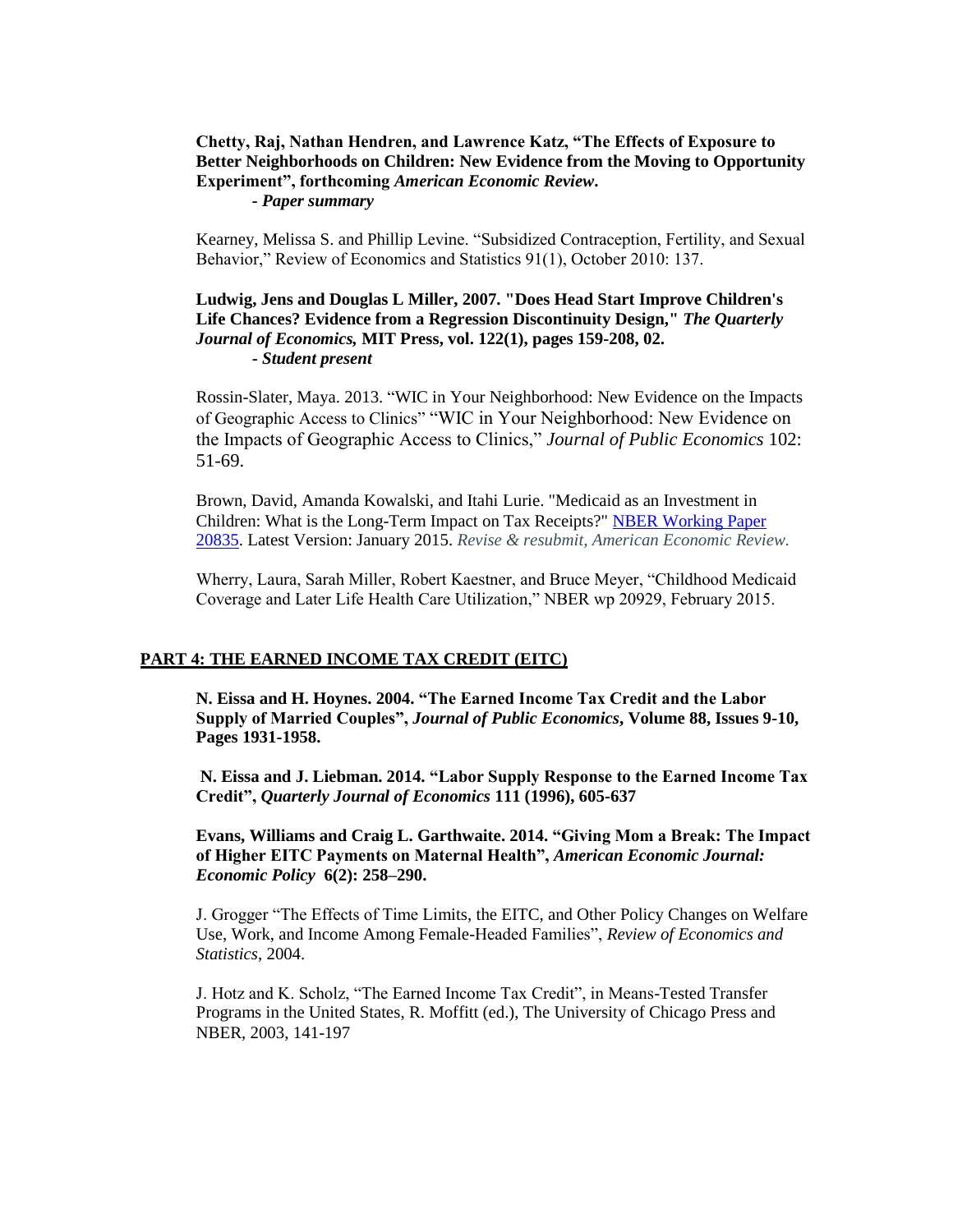J. Hotz, C. Mullin, and J.K.Scholz (2006), "Examining the Effect of the Earned Income Tax Credit on the Labor Market Participation of Families on Welfare," NBER wp 11968, January.

## **B. Meyer and D. Rosenbaum, "Welfare, the Earned Income Tax Credit, and the Labor Supply of Single Mothers",** *Quarterly Journal of Economics* **116 (3) (August 2001), 1063-1114.**

Charles Michalopoulos, Philip K. Robins and David Card, "When financial work incentives pay for themselves: evidence from a randomized social experiment for welfare recipients," *Journal of Public Economics,* Volume 89, Issue 1, January 2005, Pages 5-29.

Nichols, Austin and Jesse Rothstein. 2016. "[The Earned Income Tax Credit"](http://www.nber.org/chapters/c13484), in ed. Robert Moffitt, *[Economics of Means-Tested Transfer Programs in the United](http://www.nber.org/books/moff14-1)  States*[, volume 2](http://www.nber.org/books/moff14-1).

Rothstein, Jess. "Is the EITC as Good as an NIT? Conditional Cash Transfers and Tax Incidence." *American Economic Journal: Economic Policy* 2(1), February 2010: 177-208.

### **PART 5: FORMS OF TAXATION IN THE U.S.**

J. Gruber, *Public Finance and Public Policies*, 1st edition, Worth Publishers, 2005, chapter 18.

Great source for information: www.taxpolicycenter.org

D.Feenberg and J.Poterba. 2003. "The Alternative Minimum Tax and Effective Marginal Tax Rates." NBER Working Paper No. 10072.

Congressional Budget Office, "Effective Marginal Tax Rates for Low- and Moderate-Income Workers", November 2012"

Kearney, Melissa and Lesley Turner: Giving Secondary Earners a Break: Hamilton Project Discussion Paper, December 2013

#### **PART 6. THEORY OF OPTIMAL INCOME TAXATION**

A. Auerbach and J. Hines. 2001. "Taxation and Economic Efficiency." NBER Working Paper No. 8181 (also *Handbook of Public Economics*, Volume 3), Section IV

G. Akerlof, "The Economics of Tagging as Applied to the Optimal Income Tax," American Economic Review 68 (1978), 8-19.

J. Mirrlees, "An Exploration in the Theory of Optimal Income Taxation", *Review of Economic Studies*, 38, 1971, 175-208.

**E. Saez, "Using Elasticities to Derive Optimal Income Tax Rates",** *Review of Economics Studies***, 68, 2001, 205-229, Sections 1-3, and 5.**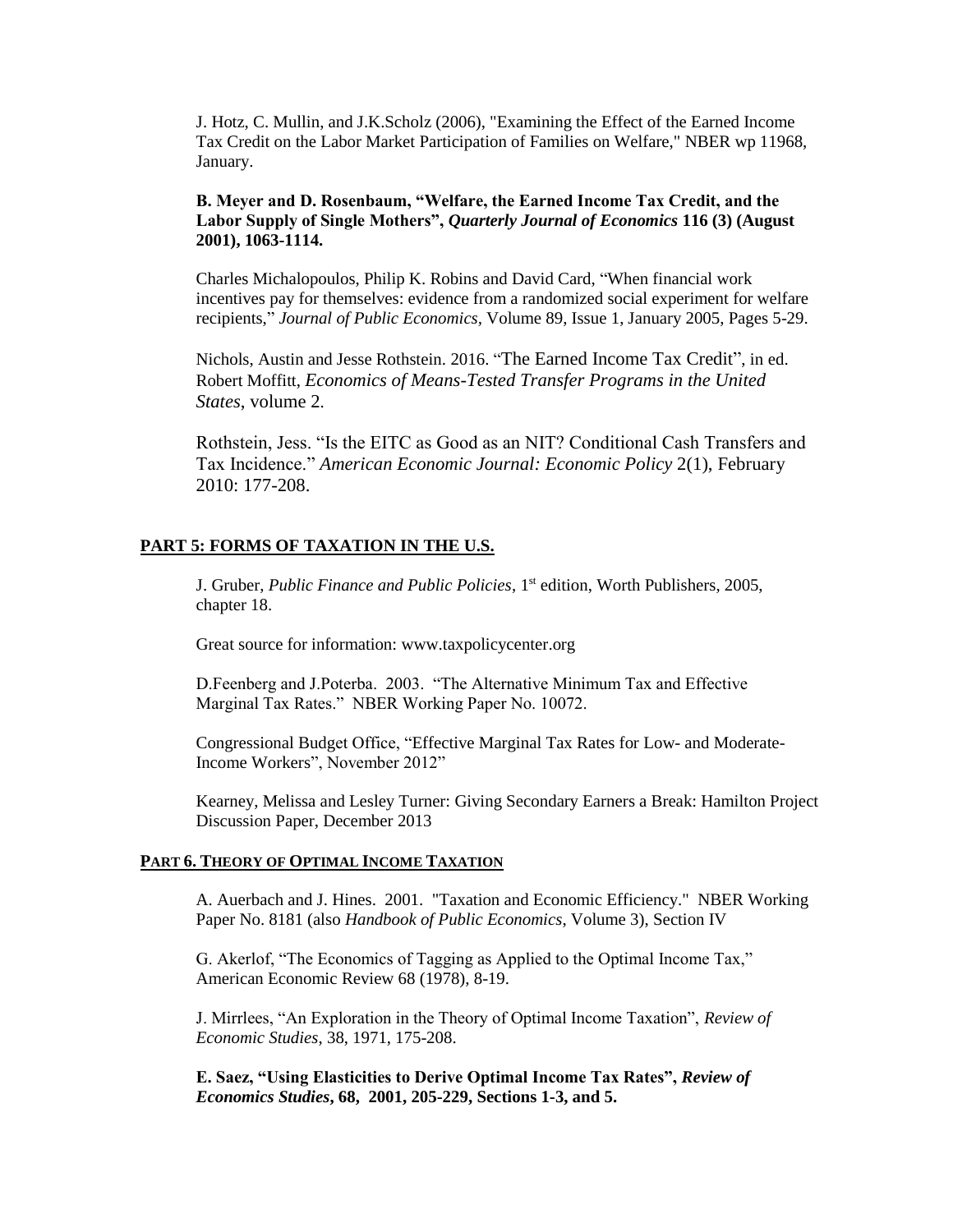# **E. Saez. 2002. "Optimal Income Transfer Programs: Intensive Versus Extensive Labor Supply Responses**", *Quarterly Journal of Economics* **117: 1039-1073.**

#### **PART 7. TAXATION AND LABOR SUPPLY OF HIGHER INCOME HOUSEHOLDS**

Alesina, Alberto, Andrea Ichino, and Loukas Karabarbounis. 2011. "Gender-Based Taxation and the Division of Family Chores." American Economic Journal: Economic Policy, 3(2): 1-40.

Francine D. Blau, Lawrence M. Kahn "Changes in the Labor Supply Behavior of Married Women: 1980-2000", NBER Working Paper No. 11230, March 2005

R. Blundell, A. Duncan and C. Meghir, "Estimating Labor Supply Responses Using Tax Reforms," *Econometrica* 66 (July 1998), 827-862.

N. Eissa "Taxation and Labor Supply of Married Women: The Tax Reform Act of 1986 as a Natural Experiment" NBER Working Paper 5023, 1995.

### **L. Friedberg (2000) "The Labor Supply Effects of the Social Security Earnings Test."** *Review of Economics and Statistics* **82(1), 48-63.**

A. Gelber. "Taxation and Family Labor Supply". (Job market paper) 2008.

J. Hausman "Taxes and Labor Supply", in A. Auerbach and M. Feldstein, eds, Handbook of Public Finance, Vol I, North Holland 1987.

H. Klevin, "Bunching", *Annual Review of Economics* (8), 2016.

Kumar, Anil. "Labor Supply, deadweight loss, and tax reform act of 1986: A Nonparametric evaluation using panel data". *Journal of Public Economics*, 2007.

T. MaCurdy, H. Paarsch, and D. Green, "Assessing Empirical Approaches for Analyzing Taxes and Labor Supply," Journal of Human Resources, Summer 1990.

**Saez (2010) ["Do Taxpayers Bunch at Kink Points?"](http://elsa.berkeley.edu/~saez/bunch.pdf)** *American Economic Journal: [Economic Policy](http://elsa.berkeley.edu/~saez/bunch.pdf)***, 2(3): 180-212.**

#### **PART 8. TAXABLE INCOME ELASTICITIES**

A. Goolsbee, "What Happens When You Tax the Rich? Evidence from Executive Compensation", *Journal of Political Economy*, April 2000.

D. Feenberg and J. Poterba, "Income Inequality and the Incomes of Very High Income Households: Evidence from Tax Returns", in J. Poterba, ed., Tax Policy and the Economy, Volume 7, 145-177, Cambridge and London: MIT Press, 1993.

M. Feldstein, "The Effect of Marginal Tax Rates on Taxable Income: A Panel Study of the 1986 Tax Reform Act," *Journal of Political Economy* 103(3), June 1995, 551-572.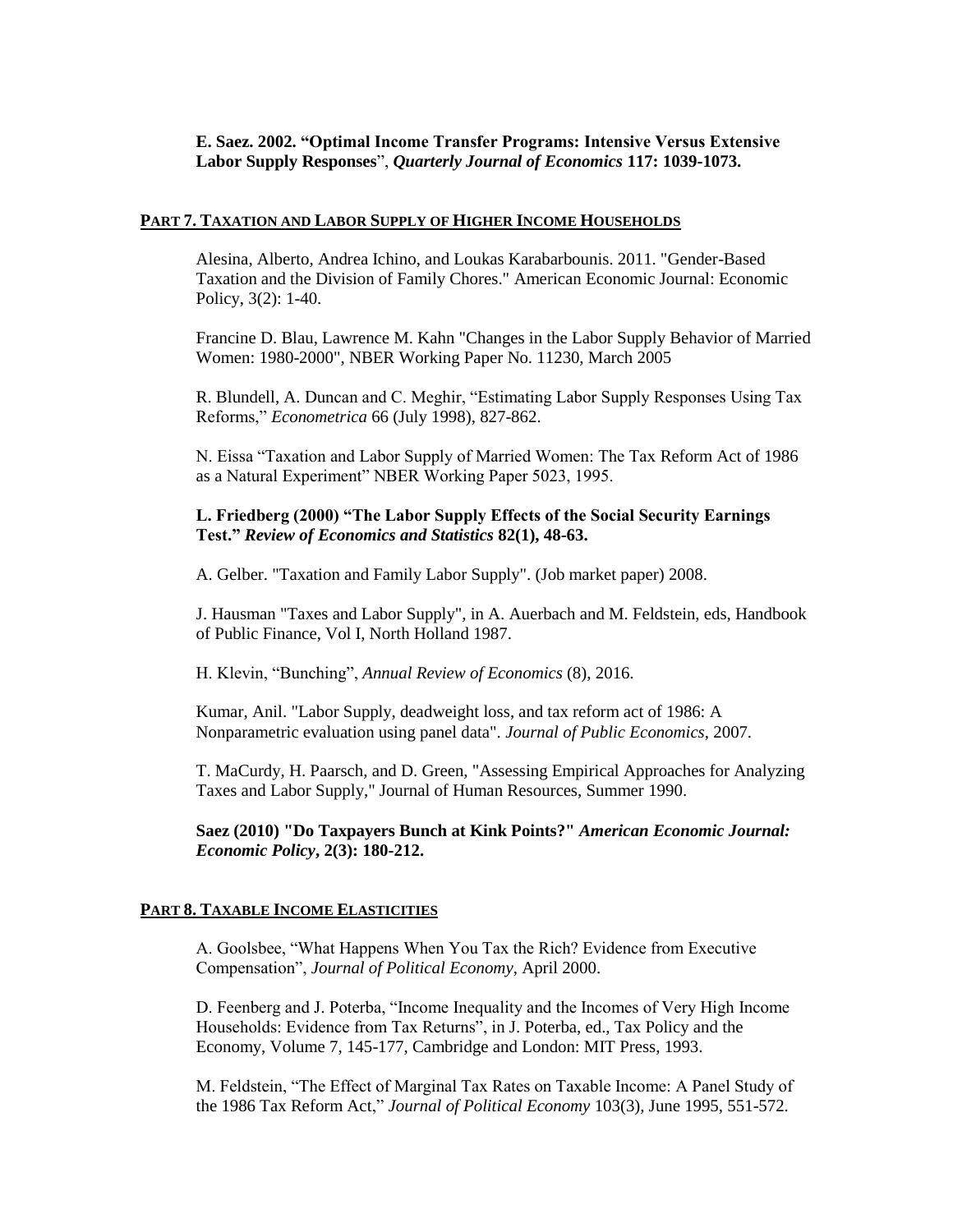M. Feldstein, "Behavioral Responses to Tax Rates: Evidence from the Tax Reform Act of 1986", American Economic Review, 85(2), May 1995, 170-174.

J. Gruber and E. Saez, ""The Elasticity of Taxable Income: Evidence and Implications" *Journal of Public Economics*, 84, 2002, 1-32

G. Imbens, D. Rubin, and B. Sacerdote, "Estimating the Effect of Unearned Income on Labor Earnings, Savings, and Consumption: Evidence from a Survey of Lottery Players" American Economic Review, 2001 (pp. 778-794)

L. Lindsey, "Individual Taxpayer Response to Tax Cuts, 1982-1984: With Implications for the Revenue Maximizing Tax Rate", Journal of Public Economics, 33(2), July 1987 173-206.

T. Piketty and E. Saez, "Income Inequality in the United States, 1913-1998", *Quarterly Journal of Economics*, 116, 2003, 1-39.

### **E. Saez, "Reported Incomes and Marginal Tax Rates, 1960-2000: Evidence and Policy Implications", in J. Poterba, ed.,** *Tax Policy and the Economy,* **Volume 18, Cambridge: MIT Press, 2004.**

Saez, J. Slemrod, and Seth Giertz, "The Elasticity of Taxable Income with Respect to Marginal tax Rates: A Critical Review," Journal of Economic Literature 2012, 50:1, 3-50.

J. Slemrod, "Income Creation or Income Shifting? Behavioral Responses to the Tax Reform Act of 1986", American Economic Review, 85(2), May 1995, 175-180.

#### **PART 9. TAX INCIDENCE AND EFFICIENCY**

#### **A. Theory**

B. Salanie, *Economics of Taxation*, Chapter 1.

### **A. Auerbach and J. Hines. 2001. "Taxation and Economic Efficiency." NBER Working Paper No. 8181 (also** *Handbook of Public Economics***, Volume 3): pp 1-14.**

D. Fullerton and G. Metcalf. 2002. "Tax Incidence." NBER Working Paper No. 8829 (also *Handbook of Public Economics*, Volume 4): pp 1-9.

L. Kotlikoff and L. Summers, "Tax Incidence", in A. Auerbach and M. Feldstein, Volume 2, 1043-1092. Sections 0, 1, 2.1, 3, and 4.4.

R. Chetty, A. Looney, and K. Kroft. "Salience and Taxation: Theory and Evidence," *American Economic Review* 99(4): 1145-1177, 2009.

### **B. Measuring tax incidence: Empirical Analysis**

**R. Chetty, "Sufficient Statistics for Welfare Analysis: A Bridge between Structural and Reduced-Form Methods."** *Annual Review of Economics* **1: 451-488, 2009.**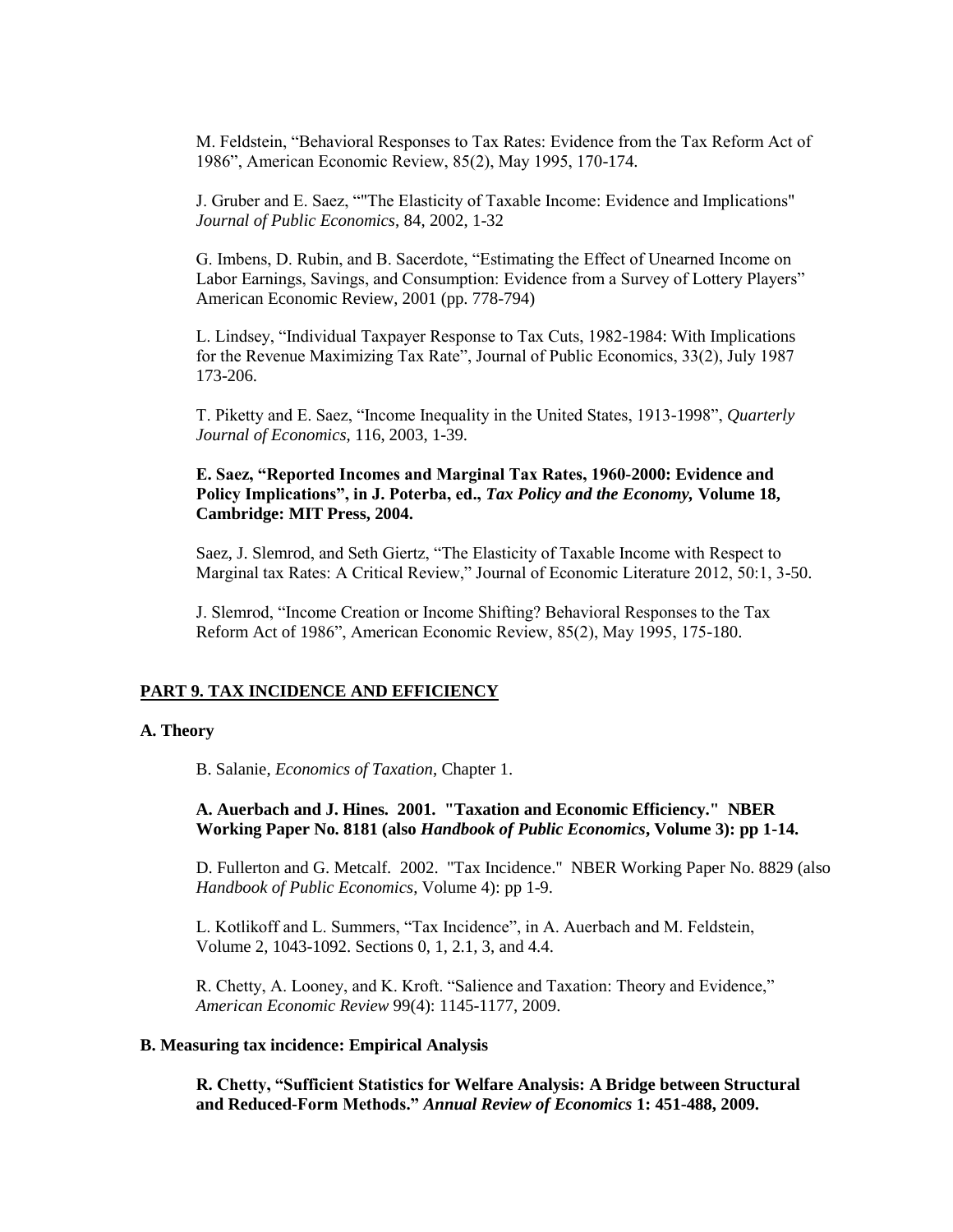J. Doyle and K. Samphantharak "\$2.00 Gas! Studying the Effects of a Gas Tax Moratorium." *Journal of Public Economics* April 2008

W. Evans, J. Ringel, and D. Stech. "Tobacco Taxes and Public Policy to Discourage Smoking," in *Tax Policy and the Economy*, vol. 13, ed. J. Poterba, MIT Press: Cambridge, 1999.

Finkelstein, Amy (2009) "EZ-Tax: Tax Salience and Tax Rates." Quarterly Journal of Economics 124(3): 969-1010.

**Hastings, Justine and Ebonya Washington, "The First of the Month Effect: Consumer Behavior and Store Responses,"** *American Economic Journal: Economic Policy***, 2010, 2,142-162.**

J. Kubik. 2004. "The Incidence of the Personal Income Taxation: Evidence from the Tax Reform Act of 1986." *Journal of Public Economics* 88: 1567-1588.

### **C. Mandated Benefits**

Acemoglu and J. Angrist, "Consequences of Employment Protection? The Case of the Americans with Disabilities Act,'' *Journal of Political Economy* 109(5) 915-957, 2001

**J. Gruber. 1994. "The Incidence of Mandated Maternity Benefits."** *American Economic Review* **84: 622-41.**

C. Ruhm. 1998. "The Economic Consequences of Parental Leave Mandates: Lessons from Europe." *The Quarterly Journal of Economics* 113 (1): 285-317.

J. Kolstad and A. Kowalski, "Mandate-Based Health Reform and the Labor Market: Evidence from the Massachusetts Reform," *Journal of Health Economics* 47, February 2016: 81-106.

**Summers, Larry. "Some Simple Economics of Mandated Benefits", American Economic Review, 79(2), May 1989, 177-183.**

### **PART 10. TAXATION, WEALTH, AND SAVINGS**

#### **A. Facts about Savings in the U.S.**

Boddy, D., J. Dokko, B. Hershbein, and M. Kearney "Ten Economic Facts about Financial Well-Being in Retirement," The Hamilton Project, June 2015. (http://www.hamiltonproject.org/assets/files/ten\_economic\_facts\_about\_financial\_well\_b eing\_in\_retirement.pdf)

K. Dynan, J. Skinner, and S. Zeldes,"Do the Rich Save More?," *Journal of Political Economy* 112 (April 2004), 397-444.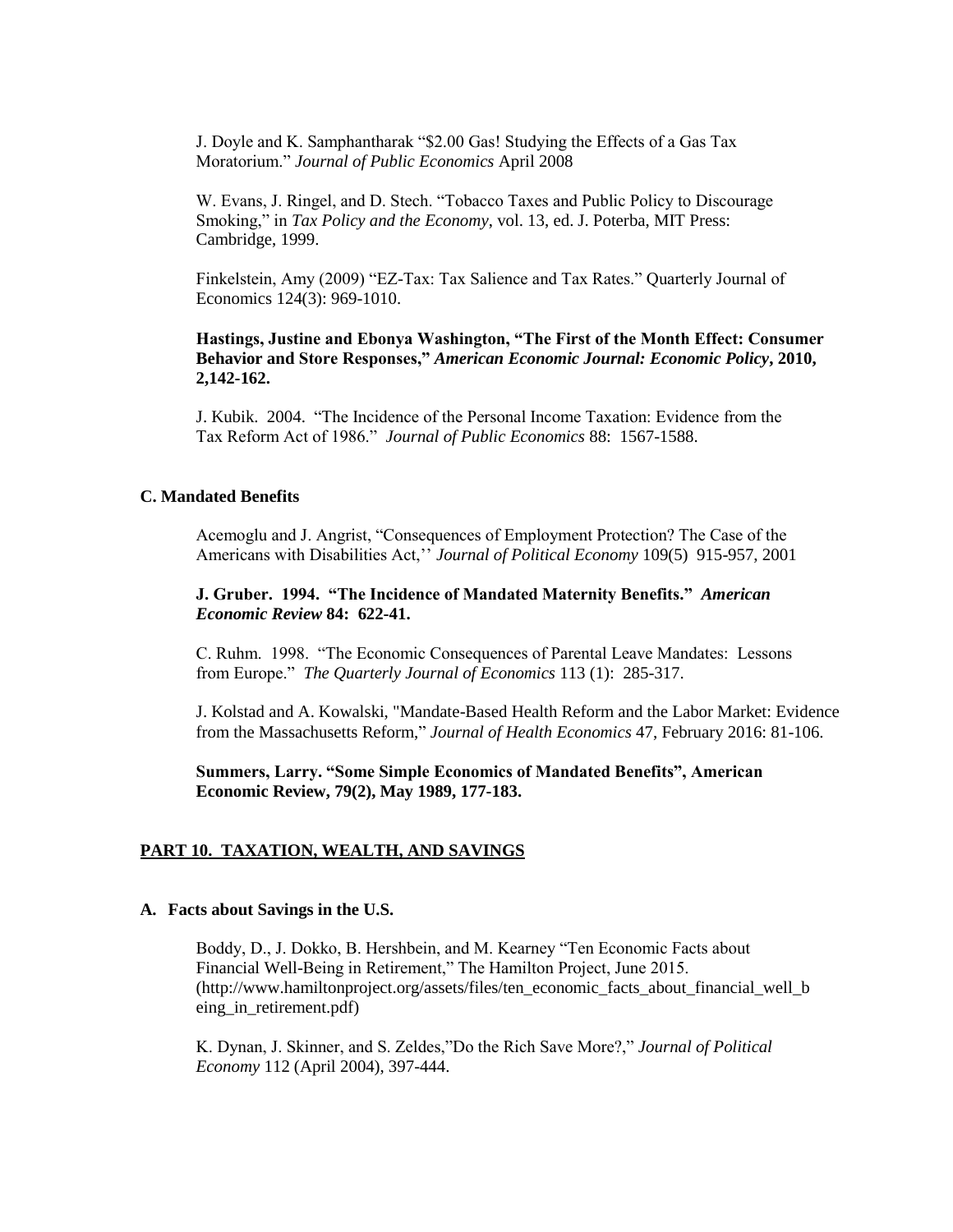John Karl Scholz, Ananth Seshadri, and Surachai Khitatrakun (2005) "Are Americans Saving "Optimally" for Retirement?" forthcoming *Journal of Political Economy.*

Skinner, Jonathan. 2007. "Are You Sure You're Saving Enough for Retirement?" Journal of Economic Perspectives, 21(3): 59-80.

### **B. Savings Models**

A. Atkinson and J. Stiglitz, *Lectures in Public Economics*, Chapter 3.

A. Bernheim, A. Shleifer, and L. Summers, "The Strategic Bequest Motive," *Journal of Political Economy* 93 (December 1985), 1045-1076.

B. Bernheim, R. Lemke, and J. Scholz. 2004. "Do Estate and Gift Taxes Affect the Timing of Private Transfers?" *Journal of Public Economics* 88(12): 2617-2634.

B. Bernheim and S. Severinov, "Bequests as Signals: An Explanation for the Equal Division Puzzle,"*Journal of Political Economy* 111 (August 2003), 733-764.

# **D. Bernheim, "Taxation and Saving," in A. Auerbach and M. Feldstein,** *Handbook of Public Economics***, Volume 3, Chapter 18, Amsterdam: North Holland, 2002, Section 4, or NBER Working Paper No. 7061, 1999.**

M. Boskin, "Taxation, Savings, and the Rate of Interest," *Journal of Political Economy* 96 (1978), S3-S27.

L. Summers, "Capital Taxation and Accumulation in a Life-Cycle Model," *American Economic* Review 71 (September 1981), 533-544.

J. Poterba, "Personal Saving Behavior and Retirement Income Modelling: A Research Assessment," in E. Hanushek and N. Maritato, *Assessing Knowledge of Retirement Behavior* (Washington: National Academy of Sciences, 1996), 123-148.

#### **C. Behavioral Insights and Innovations**

Choi, J., Laibson, D., Madrian, B. and Metrick A. "For Better or For Worse: Default Effects and 401(k) Savings Behavior". In David Wise, editor, *Perspectives on the Economics of Aging*, pp. 81-121. Chicago: University of Chicago Press, 2004, also NBER Working Paper No. 8651, 2001.

Choi, J., Laibson, D., Madrian, B. and Metrick A. "Optimal Defaults". *American Economic Review Papers and Proceedings* 93, May 2003, pp. 180-185.

Duflo, Esther and Emmanuel Saez, 2002. "Participation and Investment Decisions in a Retirement Plan: The Influence of Colleagues' Choices." *Journal of Public Economics*, 85, 121-148.

**Duflo, Esther and Emmanuel Saez, 2003. "The Role of Information and Social Interactions in Retirement Plan Decisions: Evidence from a Randomized Experiment."** *Quarterly Journal of Economics***, 118(3), 815-842.**